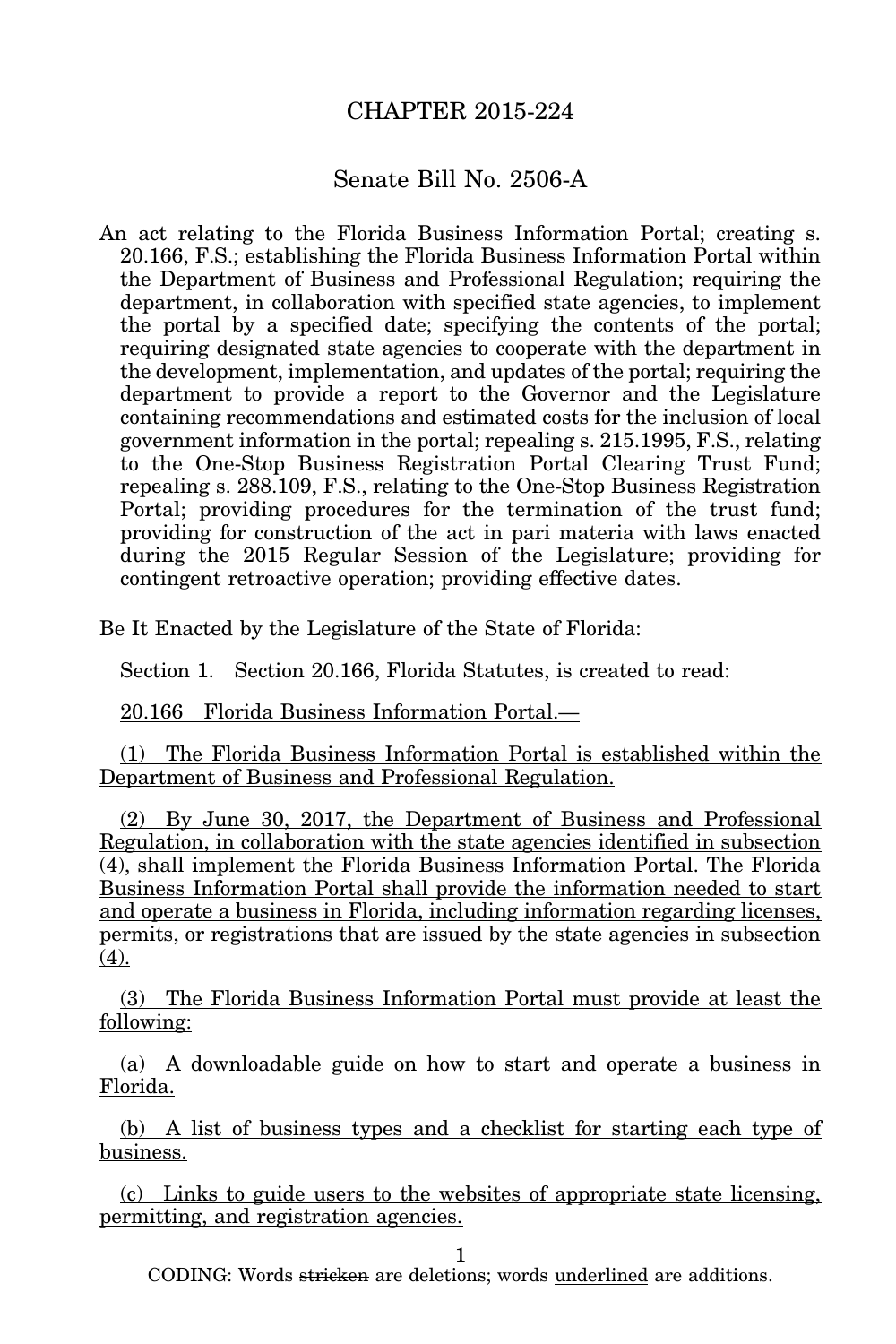(d) Information regarding business tax registration and filing.

(e) Information regarding registering with the Department of State.

(4) The state agencies that must cooperate with the Department of Business and Professional Regulation in the development, implementation, and ongoing content updates of the Florida Business Information Portal include, but are not limited to:

(a) The Agency for Health Care Administration.

(b) The Department of Agriculture and Consumer Services.

(c) The Department of Economic Opportunity.

(d) The Department of Environmental Protection.

(e) The Department of Financial Services, including the Office of Financial Regulation and the Office of Insurance Regulation.

(f) The Department of Health.

(g) The Department of Highway Safety and Motor Vehicles.

(h) The Department of the Lottery.

(i) The Department of Management Services.

(j) The Department of Revenue.

(k) The Department of State.

(l) The Fish and Wildlife Conservation Commission.

(5) By October 1, 2017, the Department of Business and Professional Regulation shall submit to the Governor, the President of the Senate, and the Speaker of the House of Representatives a report containing recommendations and estimated costs for the inclusion of local government information in the Florida Business Information Portal.

Section 2. Section 215.1995, Florida Statutes, is repealed.

Section 3. Section 288.109, Florida Statutes, is repealed.

Section 4. The One-Stop Business Registration Portal Clearing Trust Fund within the Department of Revenue, FLAIR number 73-2-977, is terminated. The Chief Financial Officer shall close out and remove the terminated trust fund from the various state accounting systems using generally accepted accounting principles concerning warrants outstanding, assets, and liabilities.

2

CODING: Words stricken are deletions; words underlined are additions.